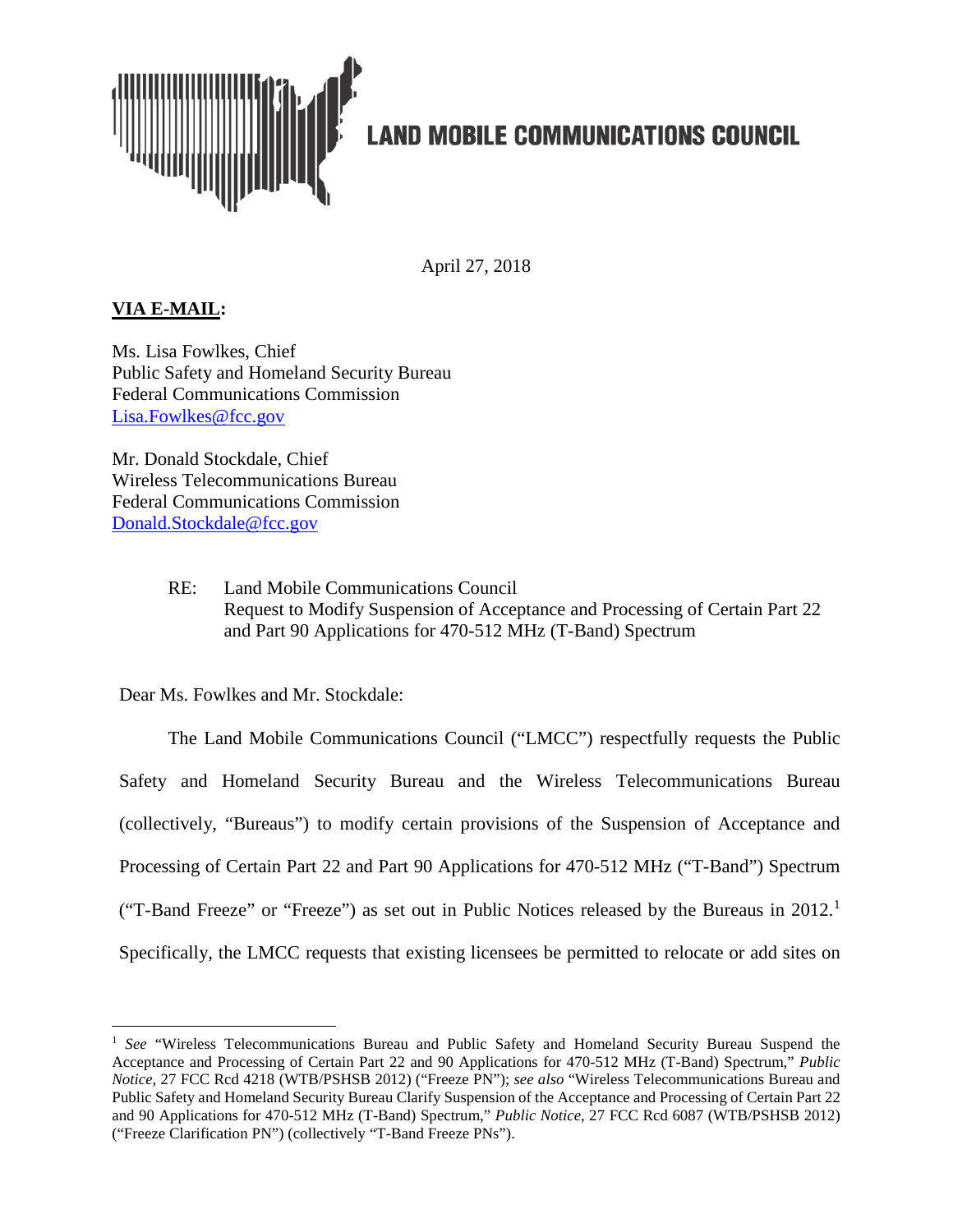already licensed frequencies, even if the new or additional locations expand the existing contour of the frequency(s) in question, provided that both the existing and proposed site(s) are within the 80 km/50-mile radius of the defined  $T$ -Band market.<sup>[2](#page-1-0)</sup> It also asks that licensees be permitted to exchange frequencies on a 1:1 basis and add frequencies through assignment or the coordination process, without being limited to any existing contour(s). Finally, the LMCC urges the Commission to grant T-Band license modification applications that were pending when the Freeze was established.

As addressed below, the LMCC does not believe that the modifications proposed will destabilize the spectrum environment pending Federal Communications Commission ("FCC" or "Commission") action implementing Section 6103 of the Middle Class Tax Relief and Job Creation Act of  $2012$ .<sup>[3](#page-1-1)</sup> They will have the public interest benefit of allowing incumbent Public Safety and Industrial/Business ("I/B") licensees to effect certain currently prohibited modifications of their radio systems to better serve their public safety and business requirements, while also reducing the number of waiver requests that the Bureaus must consider.

## **I INTRODUCTION**

The LMCC is a non-profit association of organizations representing virtually all users of land mobile radio systems, providers of land mobile services, and manufacturers of land mobile radio equipment. The LMCC acts with the consensus and on behalf of the vast majority of public safety, business, industrial, transportation and private commercial radio users, as well as a diverse group of land mobile service providers and equipment manufacturers. Membership includes the following organizations:

- American Association of State Highway and Transportation Officials ("AASHTO")
- American Automobile Association ("AAA")

<span id="page-1-0"></span> $2$  47 C.F.R. § 90.305(a).

<span id="page-1-1"></span><sup>3</sup> Pub. L. No. 112-96, 126 Stat. 156 (2012) ("Act").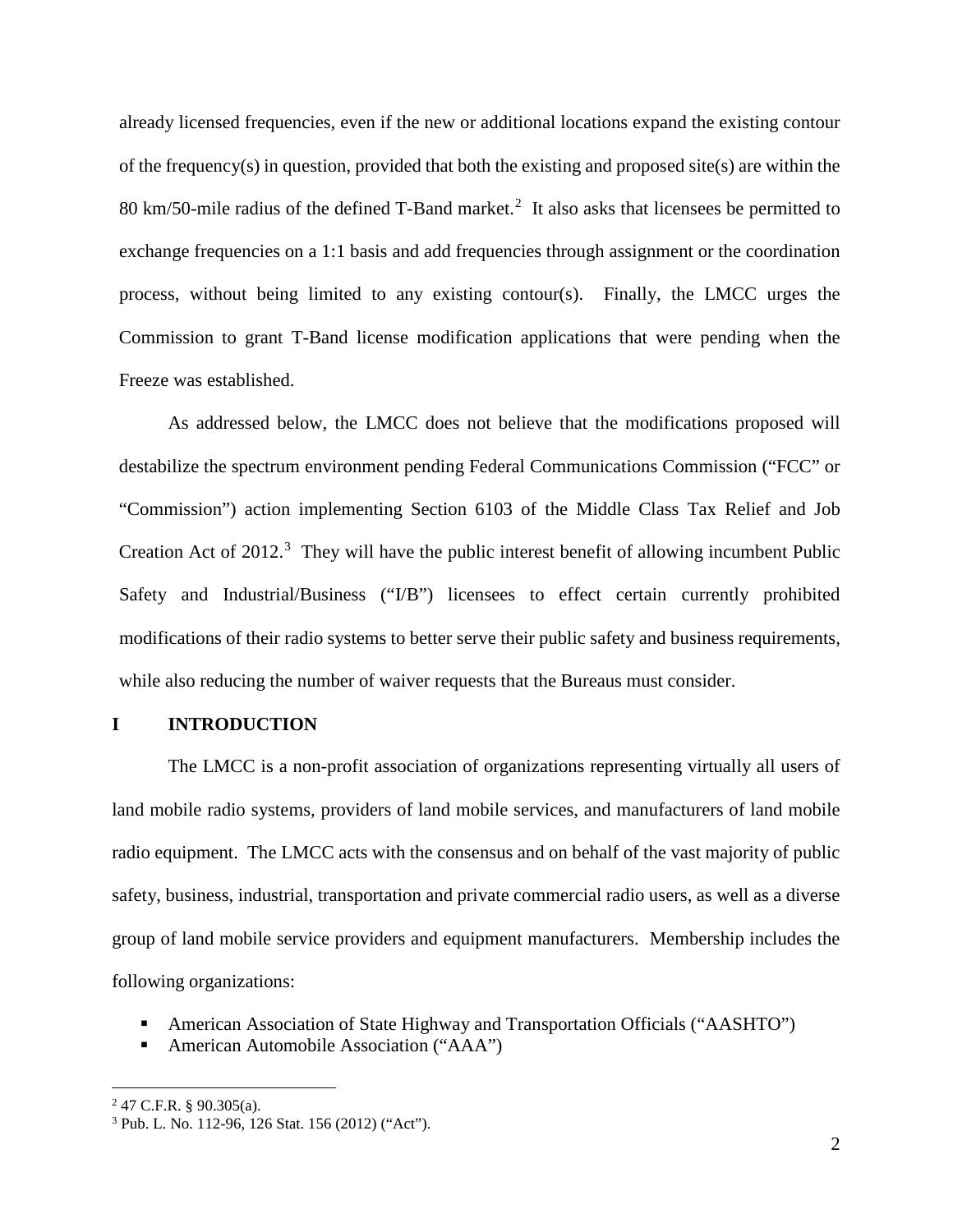- American Petroleum Institute ("API")
- Association of American Railroads ("AAR")
- Association of Public-Safety Communications Officials-International, Inc. ("APCO")
- Aviation Spectrum Resources, Inc. ("ASRI")
- **Energy Telecommunications and Electrical Association ("ENTELEC")**
- Enterprise Wireless Alliance ("EWA")
- Forest Industries Telecommunications ("FIT")
- **Forestry-Conservation Communications Association ("FCCA")**
- International Association of Fire Chiefs ("IAFC")
- International Municipal Signal Association ("IMSA")
- **MRFAC, Inc. ("MRFAC")**
- **Telecommunications Industry Association ("TIA")**
- $\blacksquare$  The Monitoring Association ("TMA")
- Utilities Telecom Council ("UTC")
- Wireless Infrastructure Association ("WIA")

## **II BACKGROUND**

The Commission in 1971 reallocated certain television channels in 11 major markets in the country to address a growing need for private land mobile radio ("PLMR") spectrum in highly congested areas: Boston, Chicago, Dallas/Fort Worth, Houston, Los Angeles, Miami, New York/Northeastern NJ, Philadelphia, Pittsburgh, San Francisco/Oakland, and Washington, DC/MD/VA.<sup>[4](#page-2-0)</sup> Two 6 MHz channels were allocated in most markets, although Dallas/Fort Worth, Houston, and Miami received only a single 6 MHz allocation. Subsequently, the FCC assigned additional television channels in both New York and Los Angeles exclusively for public safety use. T-Band spectrum has been utilized intensively and productively in the almost 50 years since allocated for PLMR use.

In 2012, Congress enacted the Act, which, among other provisions, requires that the Commission, within nine years, must: (1) "reallocate the spectrum in the 470-512 MHz band…currently used by public safety eligibles," and (2) "begin a system of competitive bidding under Section 309(j) of the Communications Act of 1934 (47 U.S.C. 309(j)) to grant new initial

<span id="page-2-0"></span> <sup>4</sup> The FCC also allocated spectrum in Cleveland and Detroit, but it was never made available for use by PLMR licensees because of issues with Canada's use of the spectrum. *See* 47 C.F.R. § 90.303.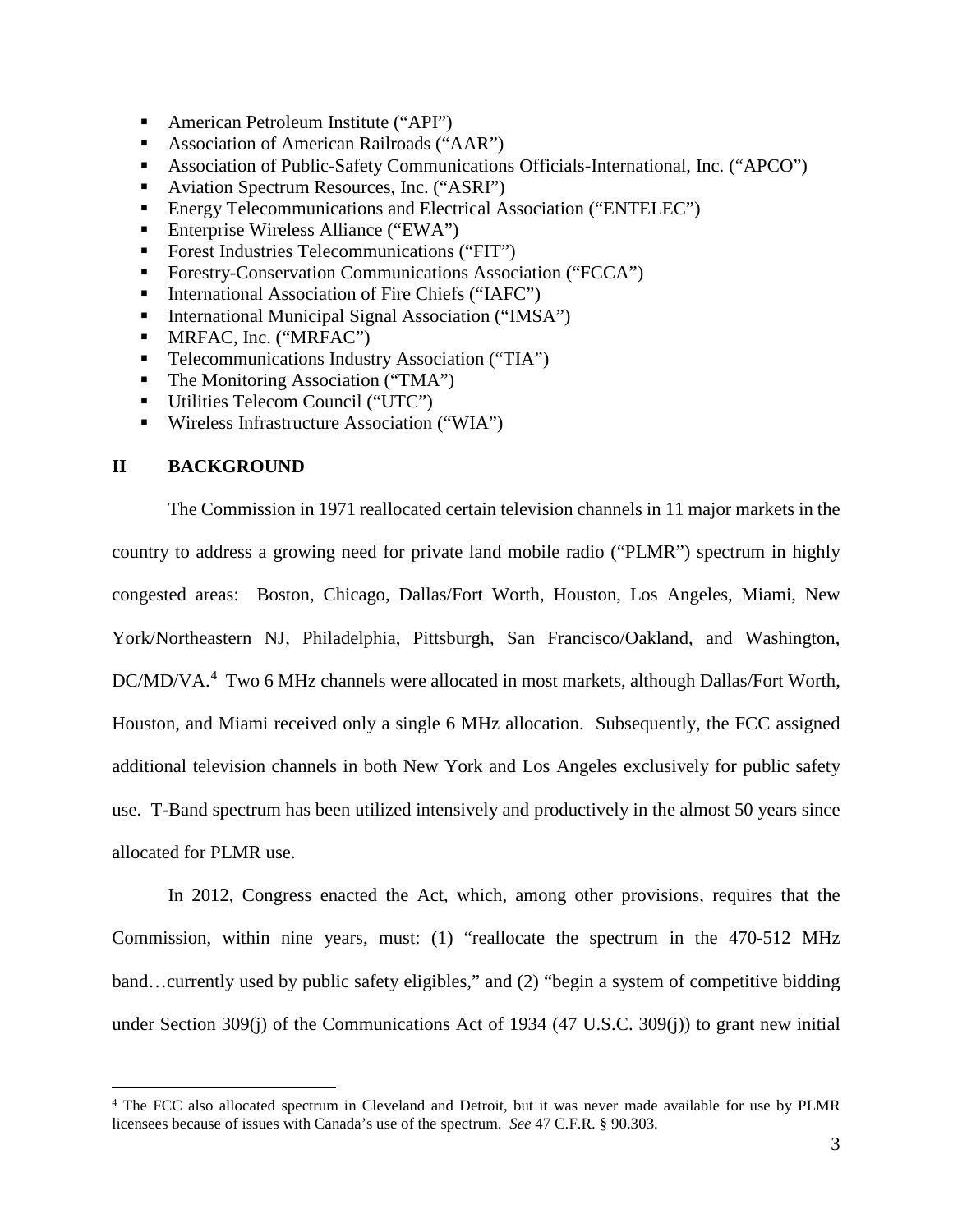licenses for use of the spectrum."<sup>[5](#page-3-0)</sup> Further, the Act states that Public Safety entities must be relocated from the T-Band not later than two years after the auction has been completed and that auction proceeds may be distributed by the Commerce Department through grants to cover the costs of relocating Public Safety systems from T-Band spectrum.<sup>[6](#page-3-1)</sup> The Act is silent as to the disposition of T-Band spectrum currently used by the I/B licensees. Public Safety entities are the predominant users of T-Band spectrum in Boston, Chicago, Los Angeles, New York, Philadelphia, and Pittsburgh, while I/B users comprise the majority of T-Band licensees in Dallas, Houston, Miami, San Francisco, and Washington, DC. There are T-Band licensees from both categories in all 11 markets in which this spectrum has been allocated for land mobile use.

In response to the Act, the Bureaus released the T-Band Freeze Public Notices. They stated that they would not accept or process applications that "could alter the spectrum landscape and thereby make implementing the Act more difficult or costly."<sup>[7](#page-3-2)</sup> The T-Band Freeze prohibits: (i) the licensing of new channels, even if they replace existing channels; (ii) the relocation of channels outside their existing contour; (iii) the addition of sites that expand the contour from already authorized locations; and (iv) the processing of applications on file when the Freeze was adopted that do not conform to the terms of the Freeze.

### **III CURRENT USE OF T-BAND SPECTRUM**

It has become common practice for the Commission to "freeze" the acceptance of applications for new or modified systems when it is contemplating major changes in an allocation. Its typical reasoning is explained in a recent Public Notice freezing applications for new or modified fixed satellite service earth station and fixed microwave stations in the 3.7-4.2 GHz band where it stated, "…the freeze will help preserve the options available to the Commission for

<span id="page-3-0"></span> $5$  Act § 6103(a).

<span id="page-3-1"></span> $6$  *Id.* § 6103(b), (c).

<span id="page-3-2"></span> $7$  Freeze PN at 1.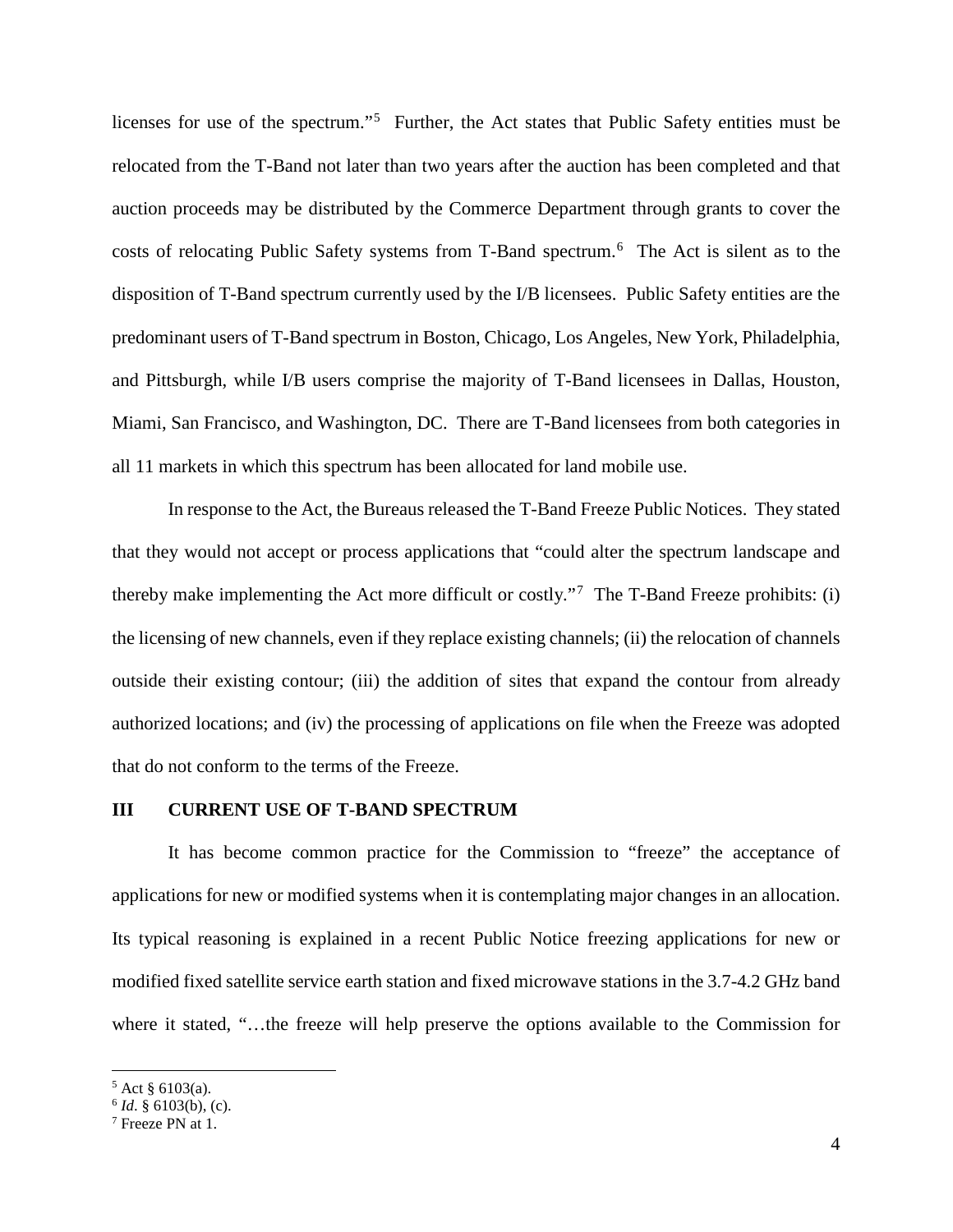consideration of additional uses of the band while limiting the potential for speculative applications...."<sup>[8](#page-4-0)</sup> The T-Band Freeze was based on the FCC's desire to preserve the spectrum landscape in its 2012 configuration, and thereby minimize the cost and difficulty of implementing the Act.<sup>[9](#page-4-1)</sup>

The LMCC believes the Commission can achieve its objective, while still allowing the PLMR entities operating in this band to respond to operational demands during this unusually lengthy freeze. In practical terms and irrespective of the Freeze, the very substantial licensing of T-Band systems over the past 50 years limits the ability of incumbents to modify their system parameters. The T-Band reports submitted in this proceeding by the National Public Safety Telecommunications Council on May 13, 2013 and updated on June 3, 2016, and by the Enterprise Wireless Alliance on June 11, 2013, document the intensive use of T-Band spectrum by Public Safety and I/B licensees. Applications for new systems, whether legitimate or speculative, are a rarity, because virtually all frequencies already are assigned.

#### **IV PROPOSED T-BAND FREEZE MODIFICATION**

The current T-Band Freeze is highly restrictive, imposing unnecessary burdens on both incumbent licensees and on the FCC. In some cases, licensees are prevented from moving stations or frequencies to sites needed to address coverage requirements, because doing so would expand an existing contour. In other instances, licensees request waivers of the freeze that the Bureaus need to process. The LMCC appreciates that both Bureaus have been responsive to waiver requests that are consistent with Rule Section 1.925 and that could not reasonably be viewed as altering the

<span id="page-4-1"></span><span id="page-4-0"></span> <sup>8</sup> Temporary Freeze on Applications for New or Modified Fixed Satellite Service Earth Stations and Fixed Microwave Stations in the 3.7-4.2 GHz Band, GN Docket Nos. 17-183, 18-122, *Public Notice*, DA 18-398 (rel. Apr. 19, 2018). Notably, unlike the T-Band Freeze, in this case the Commission did not include already-filed applications in the freeze and, "in the interest of equity," provided a 90-day application filing window for applications to license or register existing earth stations. <sup>9</sup> T-Band Freeze PNs.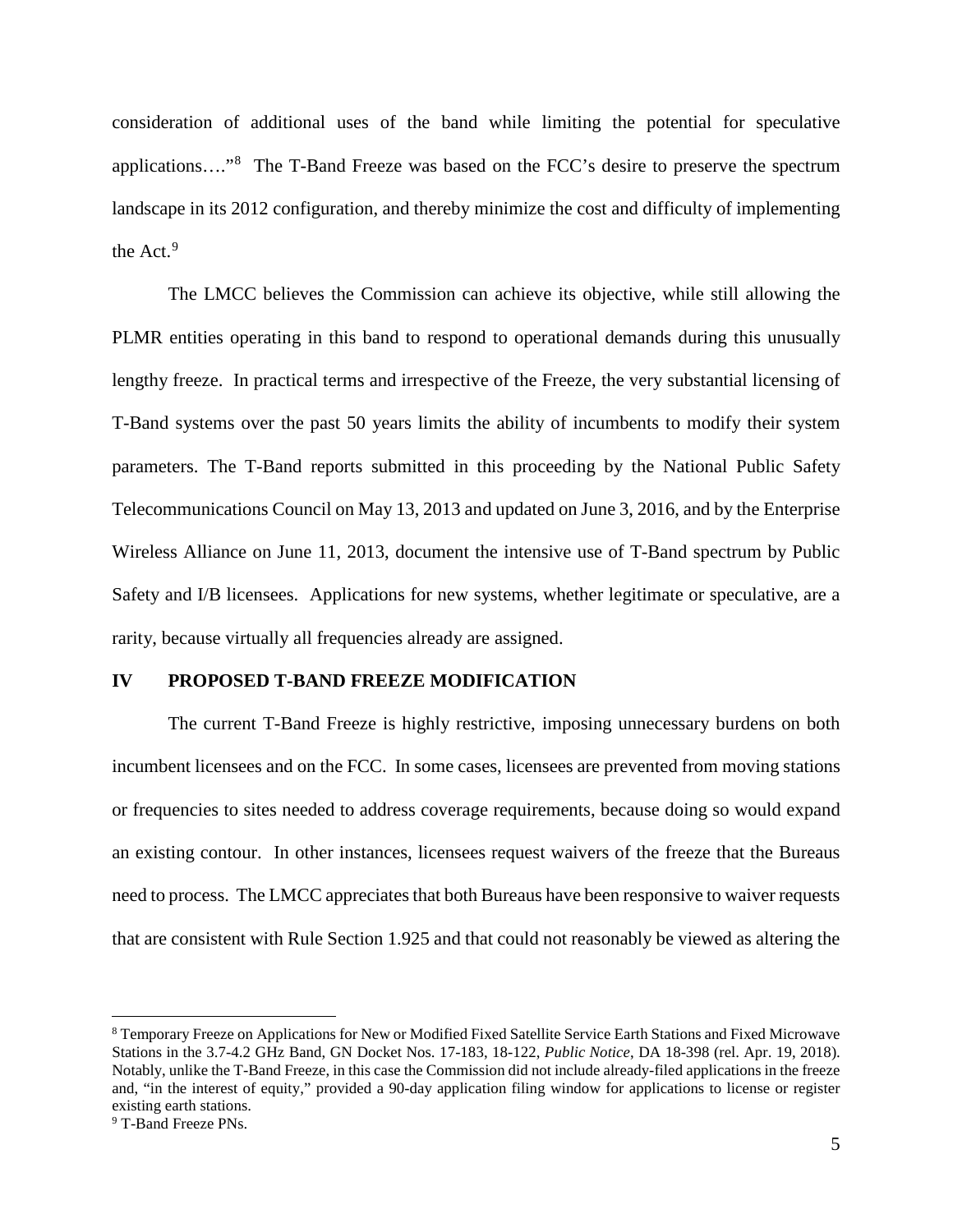spectrum landscape,  $10$  but the waiver process is an inefficient, sometimes slow, and always costly way to address these issues. For example, FCC and licensee resources should not be expended on a waiver needed to correct a ground elevation by 6 meters, which correction results in a very minor expansion of the licensed contour, although not of the actual operating contour, since the licensed information was always erroneous.<sup>[11](#page-5-1)</sup> And waivers do not address the fundamental fact that  $T-$ Band systems, like other PLMR systems, occasionally require changes in their parameters that do not conform to the very restrictive T-Band Freeze limitations.

Therefore, the LMCC requests that incumbent licensees be permitted to modify their systems to change or add sites and to exchange or add frequencies without reference to existing system contours. Most T-Band systems are long-established. Many already have extensive investments in their equipment. All are confined to fixed stations located within the 80 km/50 mile radius of their respective markets.<sup>12</sup> The system modifications the LMCC proposes be allowed, at most, would have only an incremental impact on the overall cost to an auction winner of clearing this spectrum; thus, the impact on their auction bids and payments to the U.S. Treasury would be *de minimis*.

Moving an existing station to a location that extends the current contour to address real world coverage requirements will not make implementing the Act more difficult or costly. Adding a site that expands a contour will have no greater impact on cost or complexity than adding a site within that contour, which already is permitted. Similarly, exchanging frequencies on a 1:1 basis is entirely neutral with regard to future cost and difficulty and even adding a frequency, in the

<span id="page-5-0"></span> <sup>10</sup> *See, e.g*., FCC File Nos. 0005638438, 0004598355 (lead application), and 0005174965.

<span id="page-5-1"></span><sup>&</sup>lt;sup>11</sup> FCC File No. 0008091627.

<span id="page-5-2"></span> $12$  The LMCC recognizes that waivers have been granted that allow some systems to operate outside that radius. It is not recommending that the Freeze modifications proposed herein be applicable to those systems.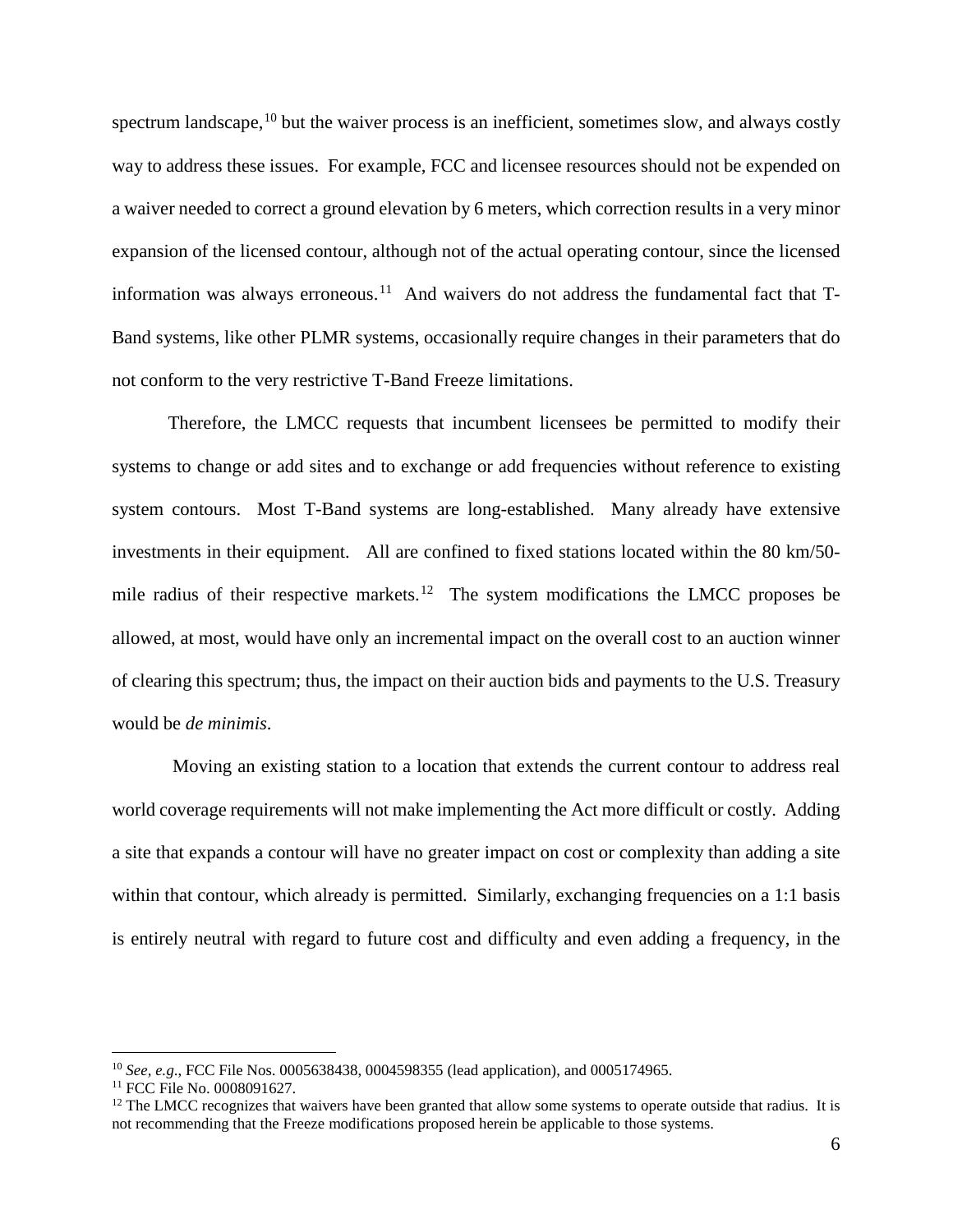unlikely event that one is available, would have only a modest impact on the future relocation obligations of a winning auction bidder.

Importantly, any prospective, and at this point entirely hypothetical, difficulty or cost implications for an auction winner, in the LMCC's opinion must be weighed against the nonhypothetical, real-world requirements of operating Public Safety and I/B systems in an actual market area. Licensees need to relocate or add sites for any number of reasons, particularly in the urban areas in which T-Band is used, where new buildings and other changes in the landscape affect how coverage can be maintained, and where population shifts impact where coverage is needed. The same is true for capacity requirements. While two channels might have been sufficient at a particular site in 2000, more capacity might be needed in 2018. The telecommunications environment does not remain static, and certainly not throughout a Freeze that already has been in effect for six years and could well last a decade or longer.

The LMCC appreciates that the Commission is bound by the Congressional directives regarding T-Band as set out in the Act. It does not view those obligations to be in conflict with allowing T-Band licensees to conduct their operations, including the normal license modifications that sometimes are required, until a reasonable time prior to the auction mandated by the Act, at which time the spectrum landscape appropriately must be frozen.